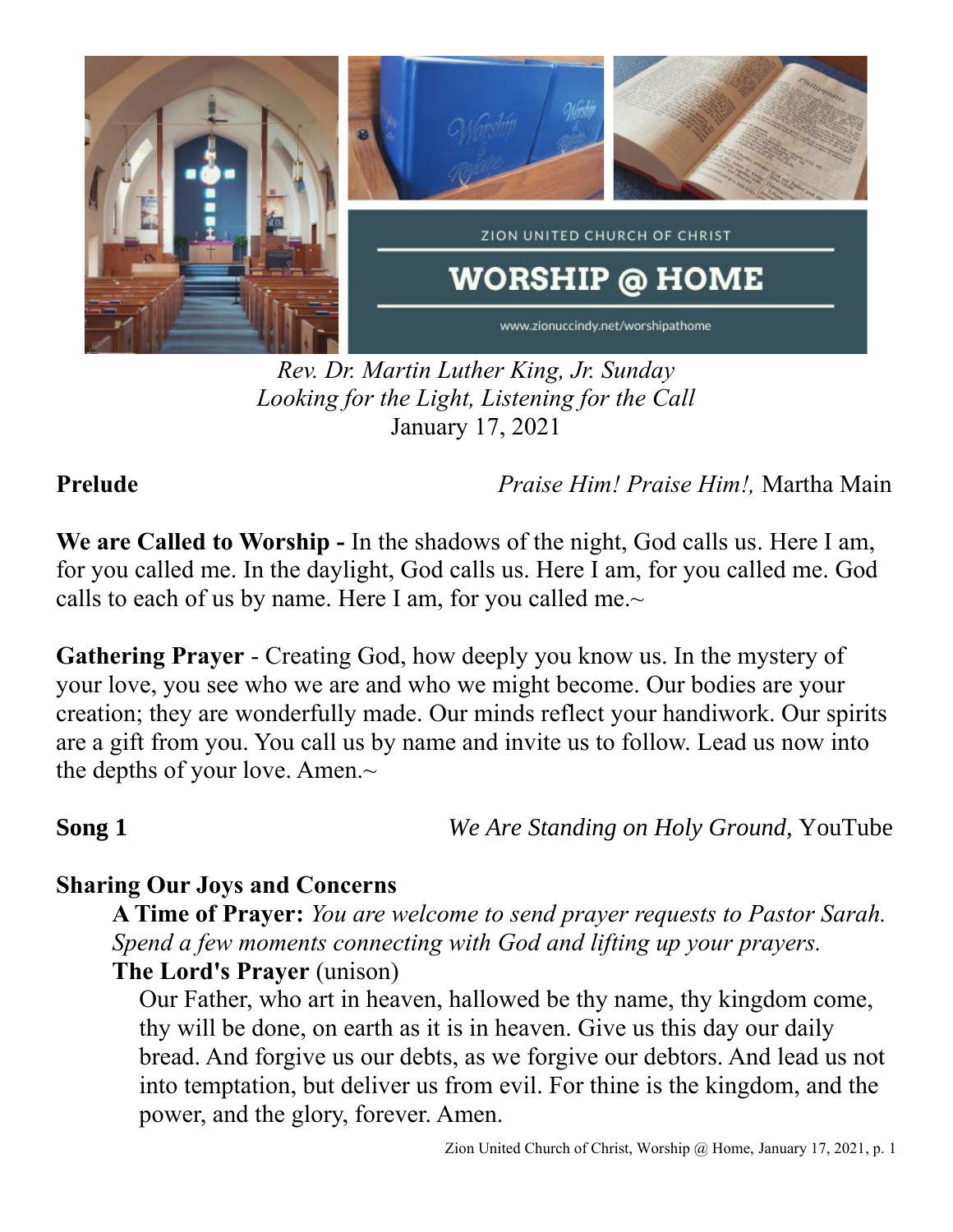$1$  O LORD, you have searched me and known me.

 $2$  You know when I sit down and when I rise up; you discern my thoughts from far away.

 $3$  You search out my path and my lying down, and are acquainted with all my ways.

 $4$  Even before a word is on my tongue, O LORD, you know it completely.

 $<sup>5</sup>$  You hem me in, behind and before,</sup> and lay your hand upon me.

<sup>6</sup> Such knowledge is too wonderful for me; it is so high that I cannot attain it.

<sup>13</sup> For it was you who formed my inward parts; you knit me together in my

**A Reading from the Psalms** Psalm 139:1-6, 13-18 (NRSV)

mother's womb.

 $14$  I praise you, for I am fearfully and wonderfully made.

 Wonderful are your works; that I know very well.

15 My frame was not hidden from you, when I was being made in secret,

 intricately woven in the depths of the earth. <sup>16</sup> Your eyes beheld my unformed substance. In your book were written

 all the days that were formed for me, when none of them as yet existed.

 $17$  How weighty to me are your thoughts,

O God! How vast is the sum of them!  $18$  I try to count them—they are more than the sand; I come to the end—I am still with you.

**We Hear God's Word** 1 Samuel 3:1-20 (NRSV)

3Now the boy Samuel was ministering to the LORD under Eli. The word of the LORD was rare in those days; visions were not widespread.

2 At that time Eli, whose eyesight had begun to grow dim so that he could not see, was lying down in his room; <sup>3</sup>the lamp of God had not yet gone out, and Samuel was lying down in the temple of the LORD, where the ark of God was. <sup>4</sup>Then the LORD called, 'Samuel! Samuel!' and he said, 'Here I am!' <sup>5</sup>and ran to Eli, and said, 'Here I am, for you called me.' But he said, 'I did not call; lie down again.' So he went and lay down. <sup>6</sup>The LORD called again, 'Samuel!' Samuel got up and went to Eli, and said, 'Here I am, for you called me.' But he said, 'I did not call, my son; lie down again.' <sup>7</sup>Now Samuel did not yet know the LORD, and the word of the LORD had not yet been revealed to him. <sup>8</sup>The LORD called Samuel again, a third time. And he got up and went to Eli, and said, 'Here I am, for you called me.' Then Eli perceived that the LORD was calling the boy. <sup>9</sup>Therefore Eli said to Samuel, 'Go, lie down; and if he calls you, you shall say, "Speak, LORD, for your servant is listening." ' So Samuel went and lay down in his place.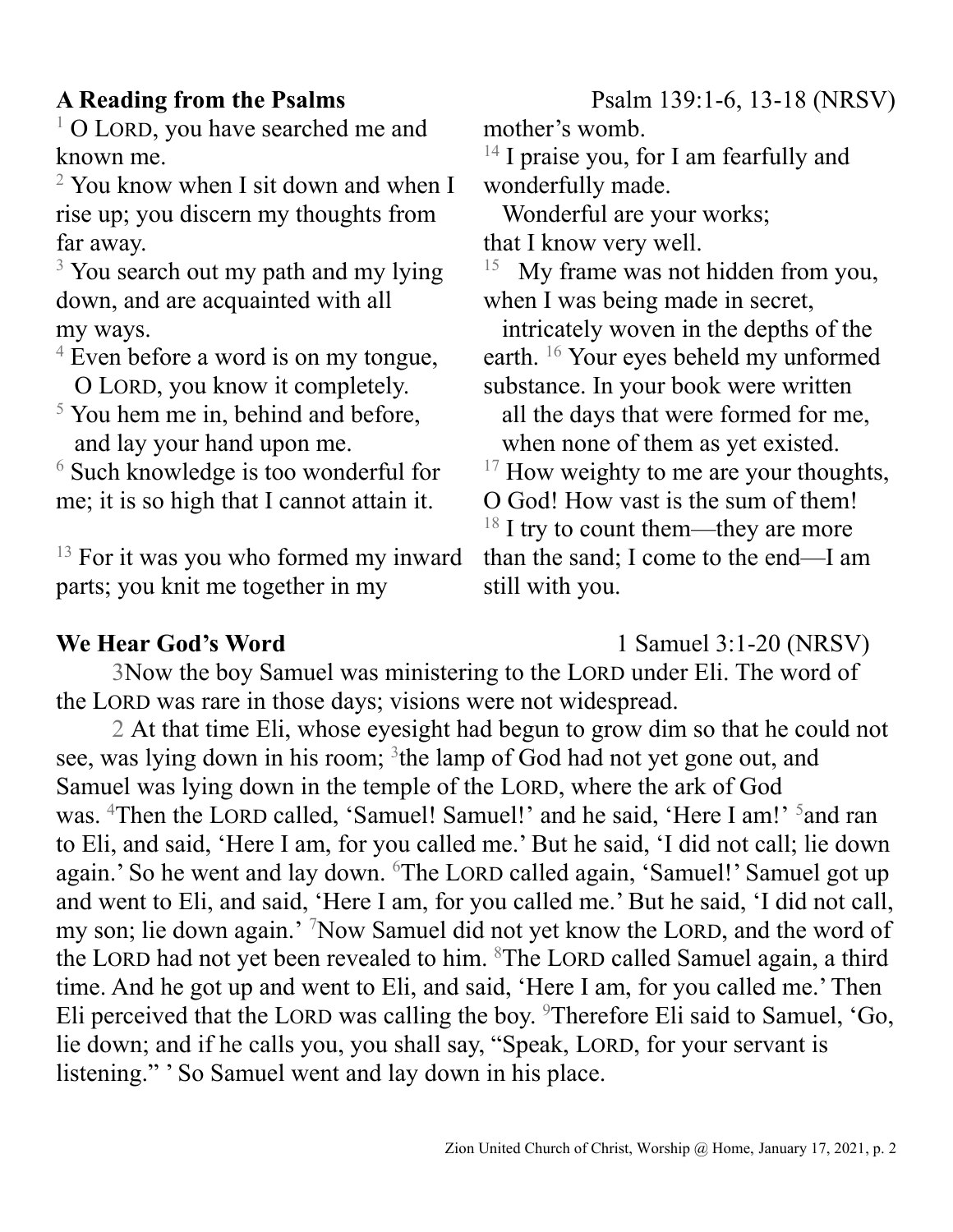10 Now the LORD came and stood there, calling as before, 'Samuel! Samuel!' And Samuel said, 'Speak, for your servant is listening.' <sup>11</sup>Then the LORD said to Samuel, 'See, I am about to do something in Israel that will make both ears of anyone who hears of it tingle. <sup>12</sup>On that day I will fulfil against Eli all that I have spoken concerning his house, from beginning to end.  $^{13}$ For I have told him that I am about to punish his house for ever, for the iniquity that he knew, because his sons were blaspheming God, and he did not restrain them. <sup>14</sup>Therefore I swear to the house of Eli that the iniquity of Eli's house shall not be expiated by sacrifice or offering for ever.'

15 Samuel lay there until morning; then he opened the doors of the house of the LORD. Samuel was afraid to tell the vision to Eli. <sup>16</sup>But Eli called Samuel and said, 'Samuel, my son.' He said, 'Here I am.' <sup>17</sup>Eli said, 'What was it that he told you? Do not hide it from me. May God do so to you and more also, if you hide anything from me of all that he told you.' <sup>18</sup>So Samuel told him everything and hid nothing from him. Then he said, 'It is the LORD; let him do what seems good to him.'

19 As Samuel grew up, the LORD was with him and let none of his words fall to the ground. <sup>20</sup>And all Israel from Dan to Beer-sheba knew that Samuel was a trustworthy prophet of the LORD.

**Song 2** *Here I Am*, YouTube

**Meditation** *Here We Are*

# **We Respond to God's Word with Our Giving**

**Invitation -** Beloved children of God, too often we see the world through a lens of scarcity. We look at all the things we do not have or wish for something bigger and better. And yet, our stories of faith tell us that the smallest things often become enormous when placed in God's hands. And so, you are invited to bring your "little" and watch how God can do great things to bless the entire community.+

## **January Benevolence Offering – God's Bounty Food Pantry**

In 2021 we will have a Benevolence Offering focus each month. You are invited to make a special contribution to these different ministries. We hope to share our love far and wide as we use our resources to support these ministries. This month we are supporting God's Bounty, a joint ministry of the Franklin Township Ministerial Association. This ministry supports our